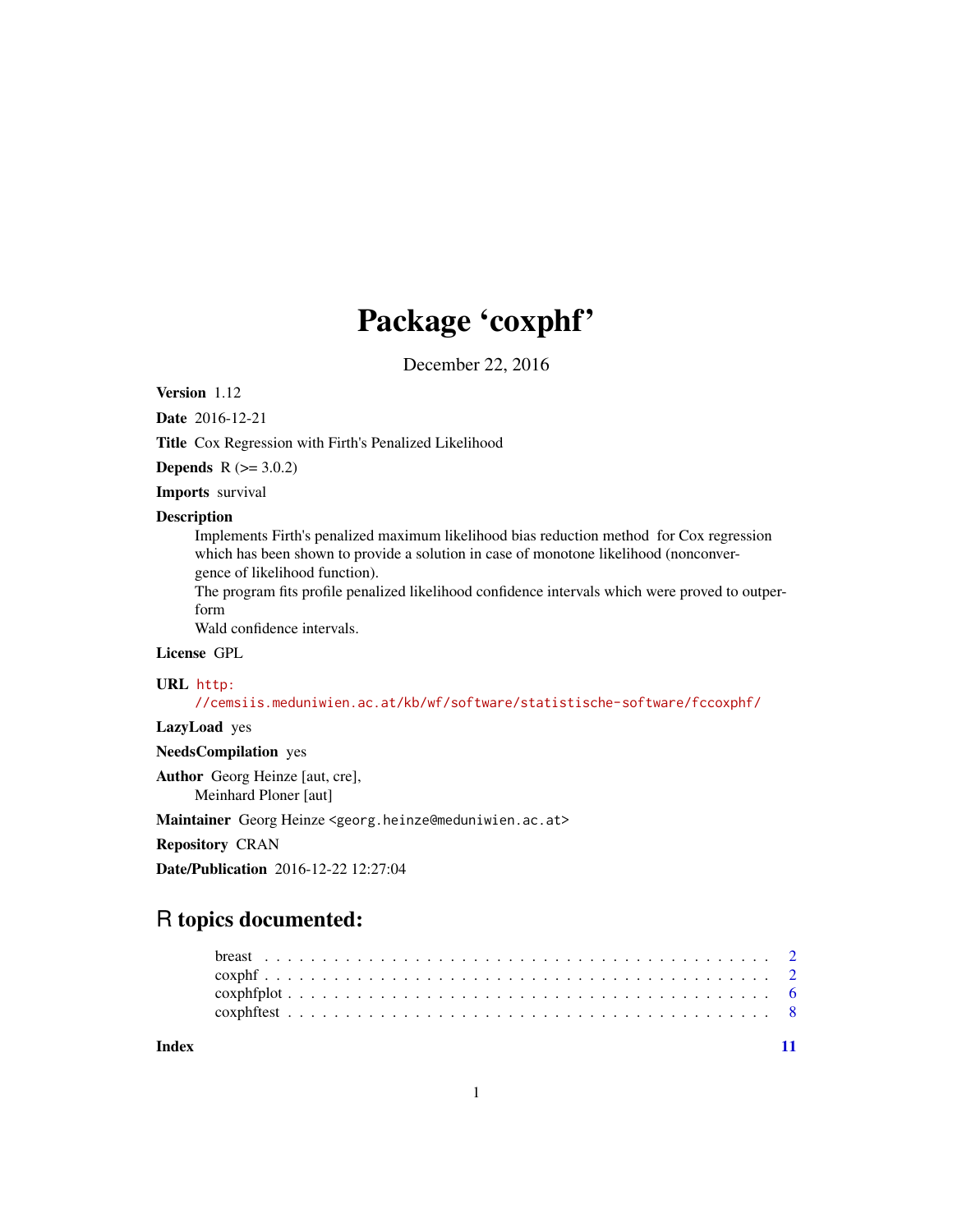<span id="page-1-0"></span>

#### Description

Provides the breast cancer data set as used by Heinze & Schemper, 2001. The data sets contains information on 100 breast cancer patients, including: survival time, survival status, Tumor stage, Nodal status, Grading, Cathepsin-D tumorexpression

#### Usage

data(breast)

#### Format

A data frame with 100 observations on the following 6 variables.

T a numeric vector

- N a numeric vector
- G a numeric vector
- CD a numeric vector
- TIME a numeric vector
- CENS a numeric vector

#### References

Heinze, G., and Schemper, M. 2001. A solution to the problem of monotone likelihood. Biometrics 57(1) pp. 114-119.

#### Examples

data(breast)

coxphf *Cox Regression with Firth's Penalized Likelihood*

#### Description

Implements Firth's penalized maximum likelihood bias reduction method for Cox regression which has been shown to provide a solution in case of monotone likelihood (nonconvergence of likelihood function). The program fits profile penalized likelihood confidence intervals which were proved to outperform Wald confidence intervals.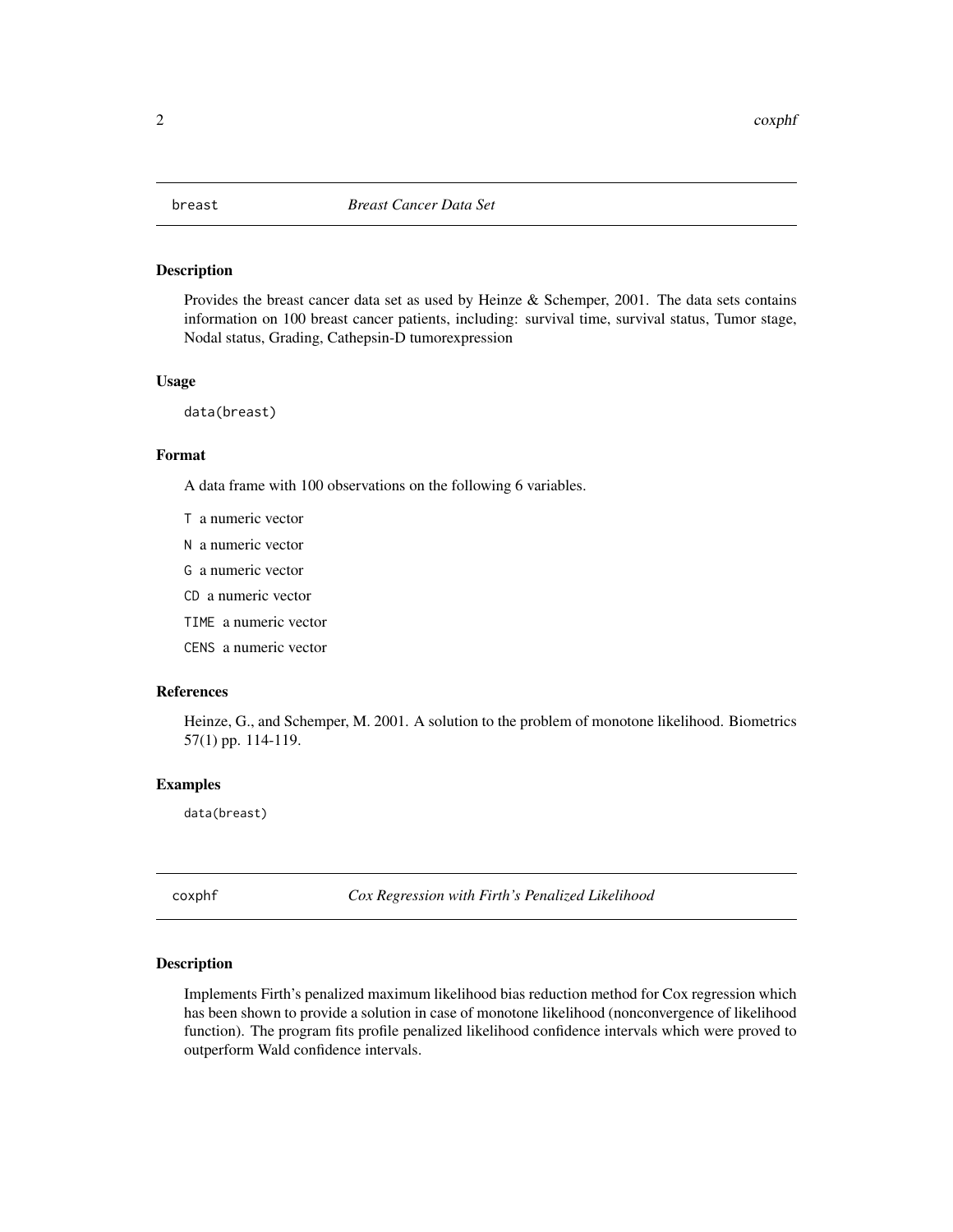#### coxphf 3

#### Usage

```
coxphf(formula = attr(data, "formula"), data = sys.parent(),
      pl = TRUE, alpha = 0.05, maxit = 50, maxhs = 5,
       epsilon = 1e-06, gconv=0.0001, maxstep = 2.5, firth = TRUE, adapt=NULL,
   penalty=0.5)
```
# Arguments

| formula | a formula object, with the response on the left of the operator, and the model<br>terms on the right. The response must be a survival object as returned by the<br>'Surv' function (see its documentation in the survival package).                             |
|---------|-----------------------------------------------------------------------------------------------------------------------------------------------------------------------------------------------------------------------------------------------------------------|
| data    | a data.frame in which to interpret the variables named in the 'formula' argument.                                                                                                                                                                               |
| pl      | specifies if confidence intervals and tests should be based on the profile penal-<br>ized log likelihood (p1=TRUE, the default) or on the Wald method (p1=FALSE).                                                                                               |
| alpha   | the significance level (1- $\alpha$ = the confidence level), 0.05 as default.                                                                                                                                                                                   |
| maxit   | maximum number of iterations (default value is 50)                                                                                                                                                                                                              |
| maxhs   | maximum number of step-halvings per iterations (default value is 5). The in-<br>crements of the parameter vector in one Newton-Rhaphson iteration step are<br>halved, unless the new likelihood is greater than the old one, maximally doing<br>maxhs halvings. |
| epsilon | specifies the maximum allowed change in standardized parameter estimates to<br>declare convergence. Default value is 1e-6.                                                                                                                                      |
| gconv   | specifies the maximum allowed absolute value of first derivative of likelihood to<br>declare convergence. Default value is 0.0001.                                                                                                                              |
| maxstep | specifies the maximum change of (standardized) parameter values allowed in<br>one iteration. Default value is 2.5.                                                                                                                                              |
| firth   | use of Firth's penalized maximum likelihood (firth=TRUE, default) or the stan-<br>dard maximum likelihood method (firth=FALSE) for fitting the Cox model.                                                                                                       |
| adapt   | optional: specifies a vector of 1s and 0s, where 0 means that the corresponding<br>parameter is fixed at 0, while 1 enables parameter estimation for that parameter.<br>The length of adapt must be equal to the number of parameters to be estimated.          |
| penalty | strength of Firth-type penalty. Defaults to 0.5.                                                                                                                                                                                                                |

#### Details

The phenomenon of monotone likelihood in a sample causes parameter estimates of a Cox model to diverge, with infinite standard errors. Therefore, classical maximum likelihood analysis fails; the usual Wald confidence intervals cover the whole range of real numbers. Monotone likelihood appears if there is single covariate or a linear combination of covariates such that at each event time, out of all individuals being at risk at that time, the individual with the highest (or at each event time the individual with the lowest) value for that covariate or linear combination experiences the event. It was shown that analysis by Firth's penalized likelihood method, particularly in conjunction with the computation of profile likelihood confidence intervals and penalized likelihood ratio tests is superior to maximum likelihood analysis. It completely removes the convergence problem mentioned in the paragraph on CONVERGENCE of the description of the function coxph. The formula may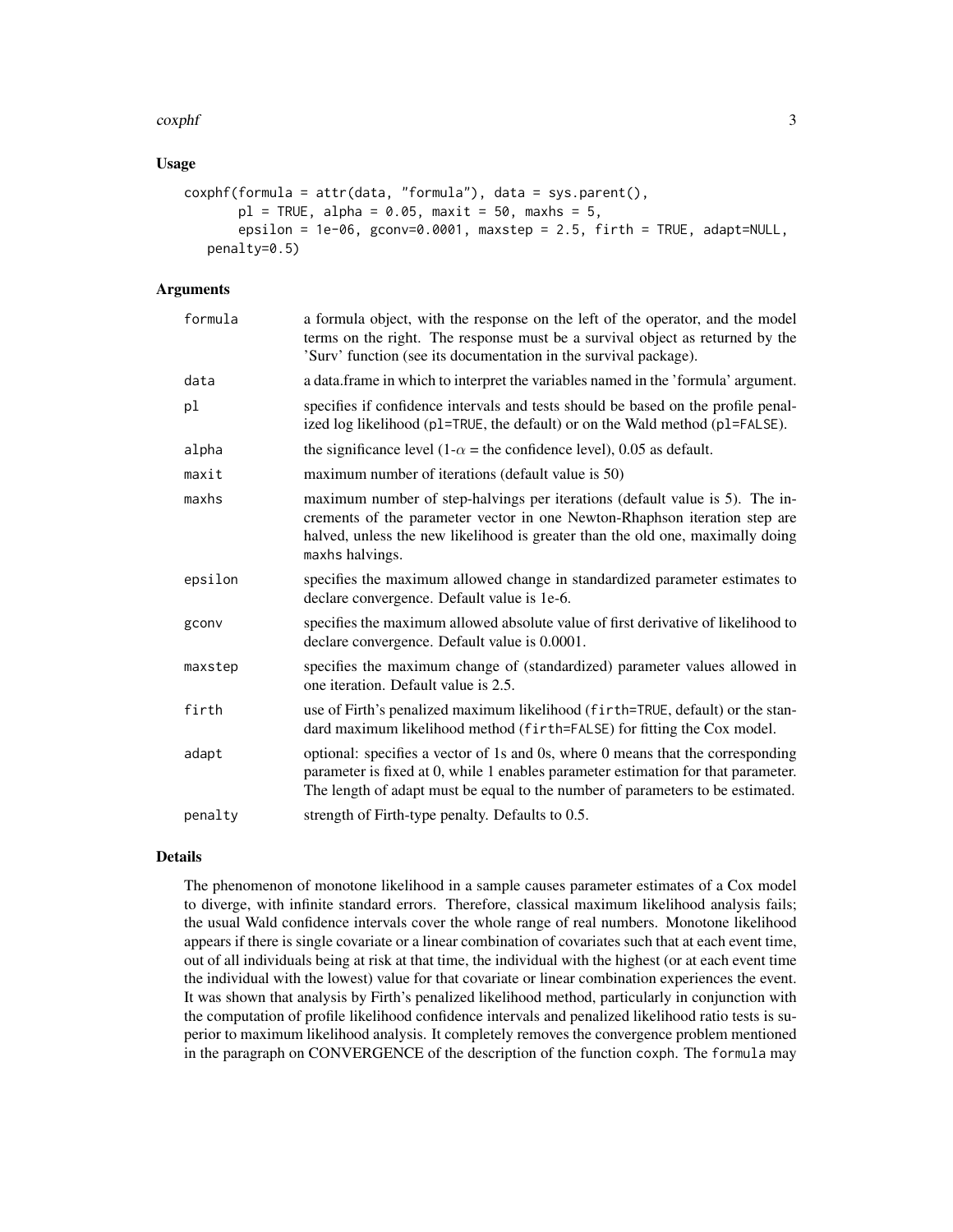involve time-dependent effects or time-dependent covariates. The response may be given in counting process style, but it cannot be used for multivariate failure times, as the program has no option to fit a robust covariance matrix. The user is responsible for the independency of observations within each risk set, i.e., the same individual should not appear twice within the same risk set.

The package coxphf provides a comprehensive tool to facilitate the application of Firth's penalized likelihood method to Cox regression analysis. The core routines are written in Fortran 90, (and to our knowledge this is the first package written in Fortran 90). Some description of the problem of monotone likelihood and Firth's penalized likelihood method as a solution can be found the web page [http://cemsiis.meduniwien.ac.at/en/kb/science-research/software/statistical](http://cemsiis.meduniwien.ac.at/en/kb/science-research/software/statistical-software/fccoxphf/)-software/ [fccoxphf/](http://cemsiis.meduniwien.ac.at/en/kb/science-research/software/statistical-software/fccoxphf/).

#### Value

| coefficients               | the parameter estimates                                                                                                                                            |
|----------------------------|--------------------------------------------------------------------------------------------------------------------------------------------------------------------|
| alpha                      | the significance level $= 1$ - confidence level                                                                                                                    |
| var                        | the estimated covariance matrix                                                                                                                                    |
| df                         | the degrees of freedom                                                                                                                                             |
| loglik                     | the null and maximimized (penalized) log likelihood                                                                                                                |
| method.ties                | the ties handling method                                                                                                                                           |
| iter                       | the number of iterations needed to converge                                                                                                                        |
| n                          | the number of observations                                                                                                                                         |
| y                          | the response                                                                                                                                                       |
| formula                    | the model formula                                                                                                                                                  |
| means<br>linear.predictors | the means of the covariates                                                                                                                                        |
|                            | the linear predictors                                                                                                                                              |
| method                     | the estimation method (Standard ML or Penalized ML)                                                                                                                |
| method.ci                  | the confidence interval estimation method (Profile Likelihood or Wald)                                                                                             |
| ci.lower                   | the lower confidence limits                                                                                                                                        |
| ci.upper                   | the upper confidence limits                                                                                                                                        |
| prob                       | the p-values                                                                                                                                                       |
| call                       | the function call                                                                                                                                                  |
| iter.ci                    | the numbers of iterations needed for profile likelihood confidence interval esti-<br>mation, and for maximizing the restricted likelihood for p-value computation. |

#### Note

There exists an earlier version of coxphf for S-Plus, which is not able to involve time-dependent effects or the counting-process representation of survival times.

# Author(s)

Georg Heinze and Meinhard Ploner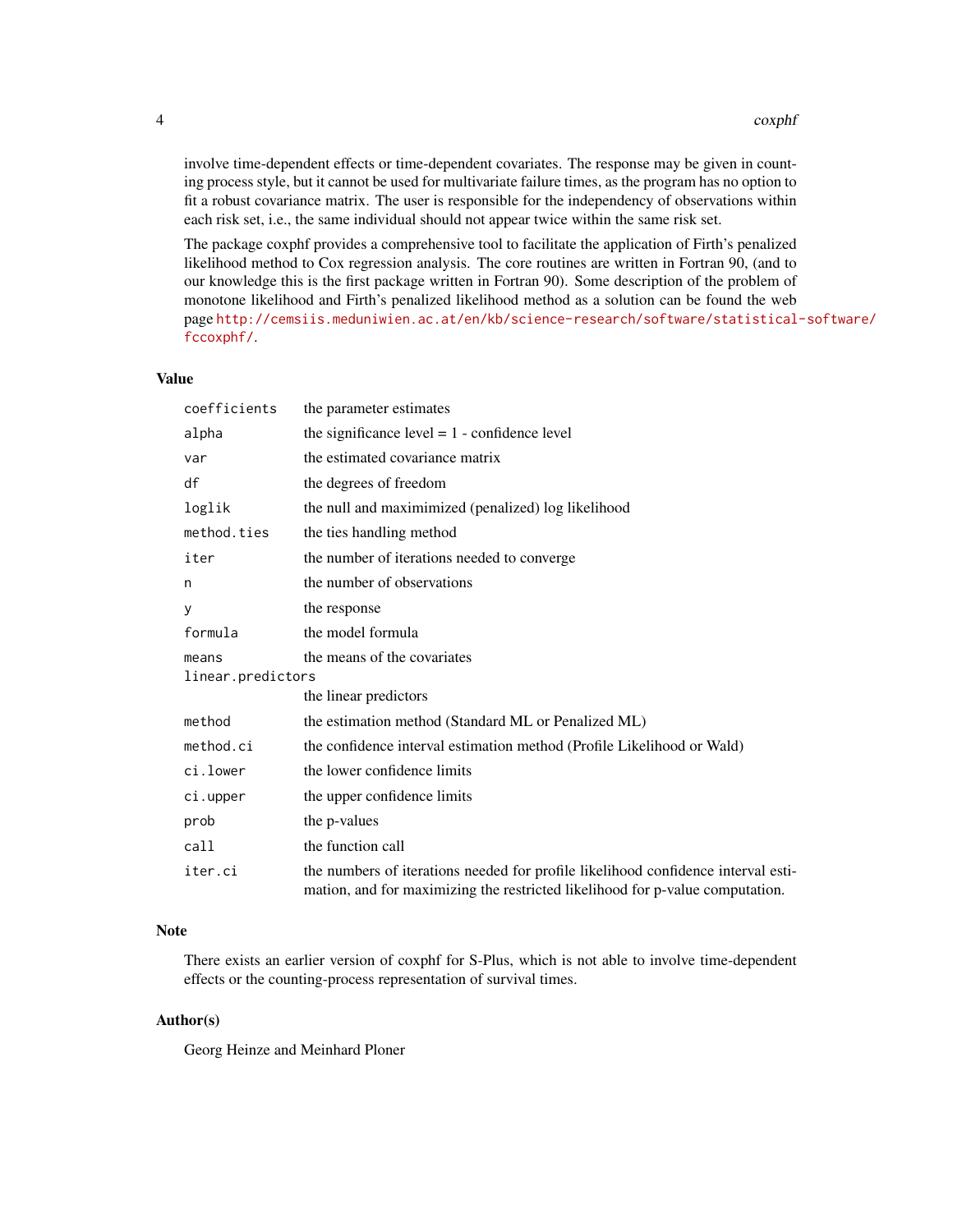#### coxphf 5

#### References

Firth D (1993). Bias reduction of maximum likelihood estimates. *Biometrika* 80:27–38.

Heinze G and Schemper M (2001). A Solution to the Problem of Monotone Likelihood in Cox Regression. *Biometrics* 57(1):114–119.

Heinze G (1999). Technical Report 10/1999: The application of Firth's procedure to Cox and logistic regression. Section of Clinical Biometrics, Department of Medical Computer Sciences, University of Vienna, Vienna. [http://cemsiis.meduniwien.ac.at/en/kb/science-research/softwa](http://cemsiis.meduniwien.ac.at/en/kb/science-research/software/statistical-software/fccoxphf/)re/ [statistical-software/fccoxphf/](http://cemsiis.meduniwien.ac.at/en/kb/science-research/software/statistical-software/fccoxphf/)

Heinze G and Ploner M (2002). SAS and SPLUS programs to perform Cox regression without convergence problems. *Computer Methods and Programs in Biomedicine 67:217-223*

#### See Also

coxphfplot, coxphftest

#### Examples

```
# fixed covariate and monotone likelihood
time < -c(1, 2, 3)cens<-c(1,1,1)
x < -c(1,1,0)sim<-cbind(time,cens,x)
sim<-data.frame(sim)
coxphf(sim, formula=Surv(time,cens)~x) #convergence attained!
#coxph(sim, formula=Surv(time,cens)~x) #no convergence!
# time-dependent covariate
test2 <- data.frame(list(start=c(1, 2, 5, 2, 1, 7, 3, 4, 8, 8),
                stop =c(2, 3, 6, 7, 8, 9, 9, 9,14,17),
                event=c(1, 1, 1, 1, 1, 1, 1, 0, 0, 0),
                x = c(1, 0, 0, 1, 0, 1, 1, 1, 0, 0)summary( coxphf( formula=Surv(start, stop, event) ~ x, pl=FALSE, data=test2))
# time-dependent effect
# the coxphf function can handle interactions of a (fixed or time-dependent)
# covariate with time
# such that the hazard ratio can be expressed as a function of time
summary(coxphf(formula=Surv(start, stop, event)~x+x:log(stop), data=test2, pl=FALSE, firth=TRUE))
# note that coxph would treat x:log(stop) as a fixed covariate
# (computed before the iteration process)
# coxphf treats x:log(stop) as a time-dependent covariate which changes (
# for the same individual!) over time
```
# time-dependent effect with monotone likelihood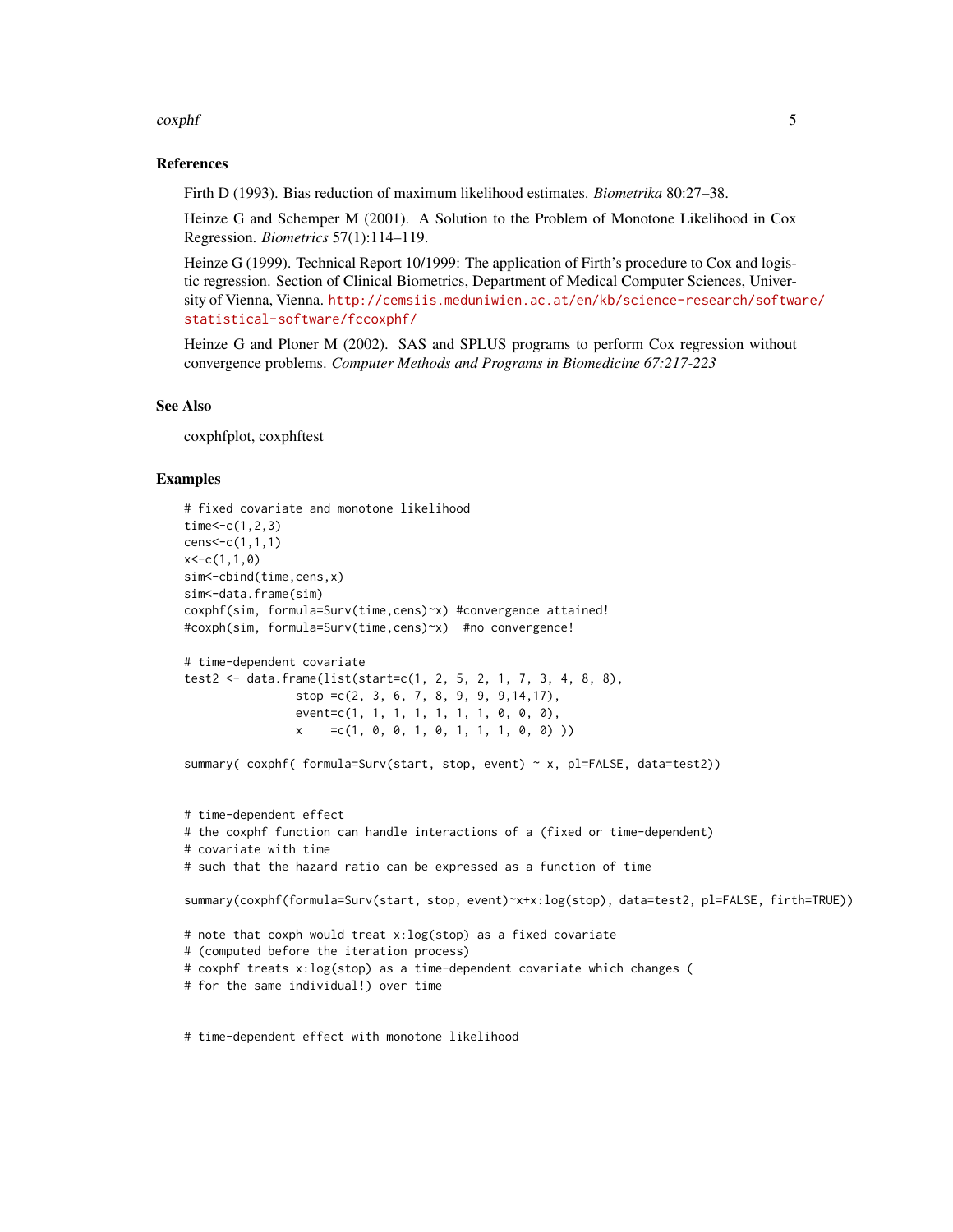```
test3 <- data.frame(list(start=c(1, 2, 5, 2, 1, 7, 3, 4, 8, 8),
                        stop =c(2, 3, 6, 7, 8, 9, 9, 9,14,17),
                        event=c(1, 0, 0, 1, 0, 1, 1, 0, 0, 0),
                        x =c(1, 0, 0, 1, 0, 1, 1, 1, 0, 0) ))
summary( coxphf( formula=Surv(start, stop, event) ~ x+x:log(stop), pl=FALSE, maxit=400, data=test3))
# no convergence if option "firth" is turned off:
# summary( coxphf(formula=Surv(start, stop, event) ~ x+x:log(stop), pl=F,
# data=test3, firth=FALSE)
data(breast)
fit.breast<-coxphf(data=breast, Surv(TIME,CENS)~T+N+G+CD)
summary(fit.breast)
```
coxphfplot *Plot the Penalized Profile Likelhood Function*

#### Description

Plots the penalized profile likelihood for a specified parameter.

#### Usage

```
coxphfplot(formula = attr(data, "formula"), data = sys.parent(),
           profile, pitch = 0.05, limits, alpha = 0.05,
           maxit = 50, maxhs = 5, epsilon = 1e-06, maxstep = 2.5,
           firth = TRUE, penalty=0.5, adapt=NULL, legend = "center", \dots)
```
# Arguments

| formula | a formula object, with the response on the left of the operator, and the model<br>terms on the right. The response must be a survival object as returned by the<br>'Surv' function.                                      |
|---------|--------------------------------------------------------------------------------------------------------------------------------------------------------------------------------------------------------------------------|
| data    | a data frame in which to interpret the variables named in the 'formula' argument.                                                                                                                                        |
| profile | a righthand formula specifying the plotted parameter, interaction or general<br>term, e.g. $\sim$ A or $\sim$ A : C.                                                                                                     |
| pitch   | distances between the interpolated points in standard errors of the parameter<br>estimate, the default value is 0.05.                                                                                                    |
| limits  | the range of the x-axis in terms of standard errors from the parameter estimate.<br>The default values are the extremes of both confidence intervals, Wald and PL,<br>plus or minus half a standard error, respectively. |
| alpha   | the significance level $(1-\alpha)$ the confidence level, 0.05 as default).                                                                                                                                              |
| maxit   | maximum number of iterations (default value is 50)                                                                                                                                                                       |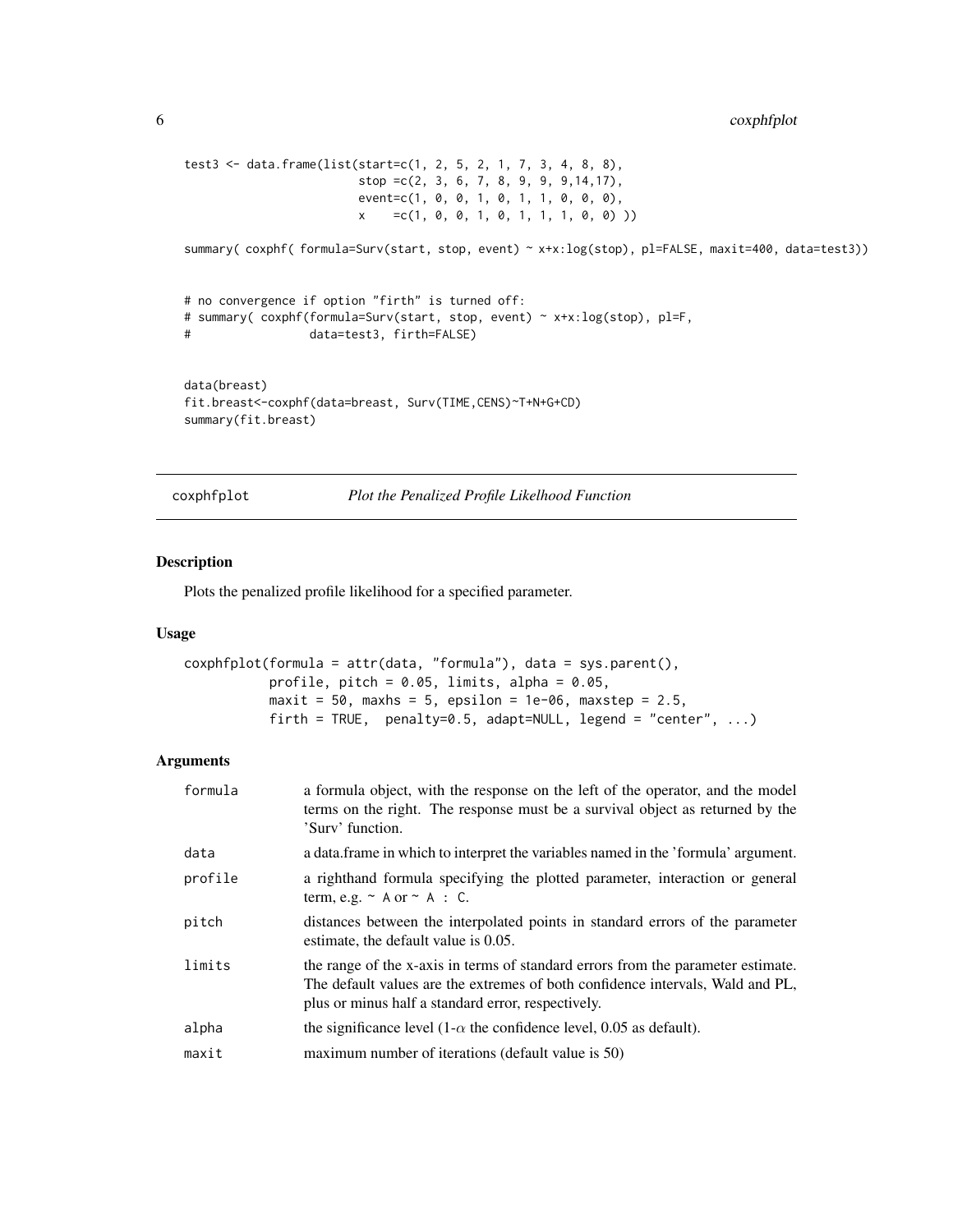# coxphfplot 7

| maxhs     | maximum number of step-halvings per iterations (default value is 5). The in-<br>crements of the parameter vector in one Newton-Rhaphson iteration step are<br>halved, unless the new likelihood is greater than the old one, maximally doing<br>maxhs halvings. |
|-----------|-----------------------------------------------------------------------------------------------------------------------------------------------------------------------------------------------------------------------------------------------------------------|
| epsilon   | specifies the maximum allowed change in penalized log likelihood to declare<br>convergence. Default value is 0.0001.                                                                                                                                            |
| maxstep   | specifies the maximum change of (standardized) parameter values allowed in<br>one iteration. Default value is 2.5.                                                                                                                                              |
| firth     | use of Firth's penalized maximum likelihood (firth=TRUE, default) or the stan-<br>dard maximum likelihood method (firth=FALSE) for fitting the Cox model.                                                                                                       |
| adapt     | optional: specifies a vector of 1s and 0s, where 0 means that the corresponding<br>parameter is fixed at 0, while 1 enables parameter estimation for that parameter.<br>The length of adapt must be equal to the number of parameters to be estimated.          |
| penalty   | strength of Firth-type penalty. Defaults to 0.5.                                                                                                                                                                                                                |
| legend    | if FALSE, legends in the plot would be omitted (default is TRUE).                                                                                                                                                                                               |
| $\ddotsc$ | other parameters to legend                                                                                                                                                                                                                                      |

#### Details

This function plots the profile (penalized) log likelihood of the specified parameter. A symmetric shape of the profile (penalized) log likelihood (PPL) function allows use of Wald intervals, while an asymmetric shape demands profile (penalized) likelihood intervals (Heinze & Schemper (2001)).

#### Value

A matrix of dimension  $m \times 3$ , with  $m = 1/\text{pitch} + 1$ . With the default settings,  $m = 101$ . The column headers are:

| std          | the distance from the parameter estimate in standard errors |
|--------------|-------------------------------------------------------------|
| $\mathsf{x}$ | the parameter value                                         |
|              | log-likelihood the profile likelihood at x                  |

# Author(s)

Georg Heinze and Meinhard Ploner

# References

Firth D (1993). Bias reduction of maximum likelihood estimates. *Biometrika* 80:27–38.

Heinze G and Schemper M (2001). A Solution to the Problem of Monotone Likelihood in Cox Regression. *Biometrics* 57(1):114–119.

Heinze G (1999). Technical Report 10/1999: The application of Firth's procedure to Cox and logistic regression. Section of Clinical Biometrics, Department of Medical Computer Sciences, University of Vienna, Vienna. [http://cemsiis.meduniwien.ac.at/en/kb/science-research/softwa](http://cemsiis.meduniwien.ac.at/en/kb/science-research/software/statistical-software/fccoxphf/)re/ [statistical-software/fccoxphf/](http://cemsiis.meduniwien.ac.at/en/kb/science-research/software/statistical-software/fccoxphf/)

Heinze G and Ploner M (2002). SAS and SPLUS programs to perform Cox regression without convergence problems. *Computer Methods and Programs in Biomedicine 67:217-223*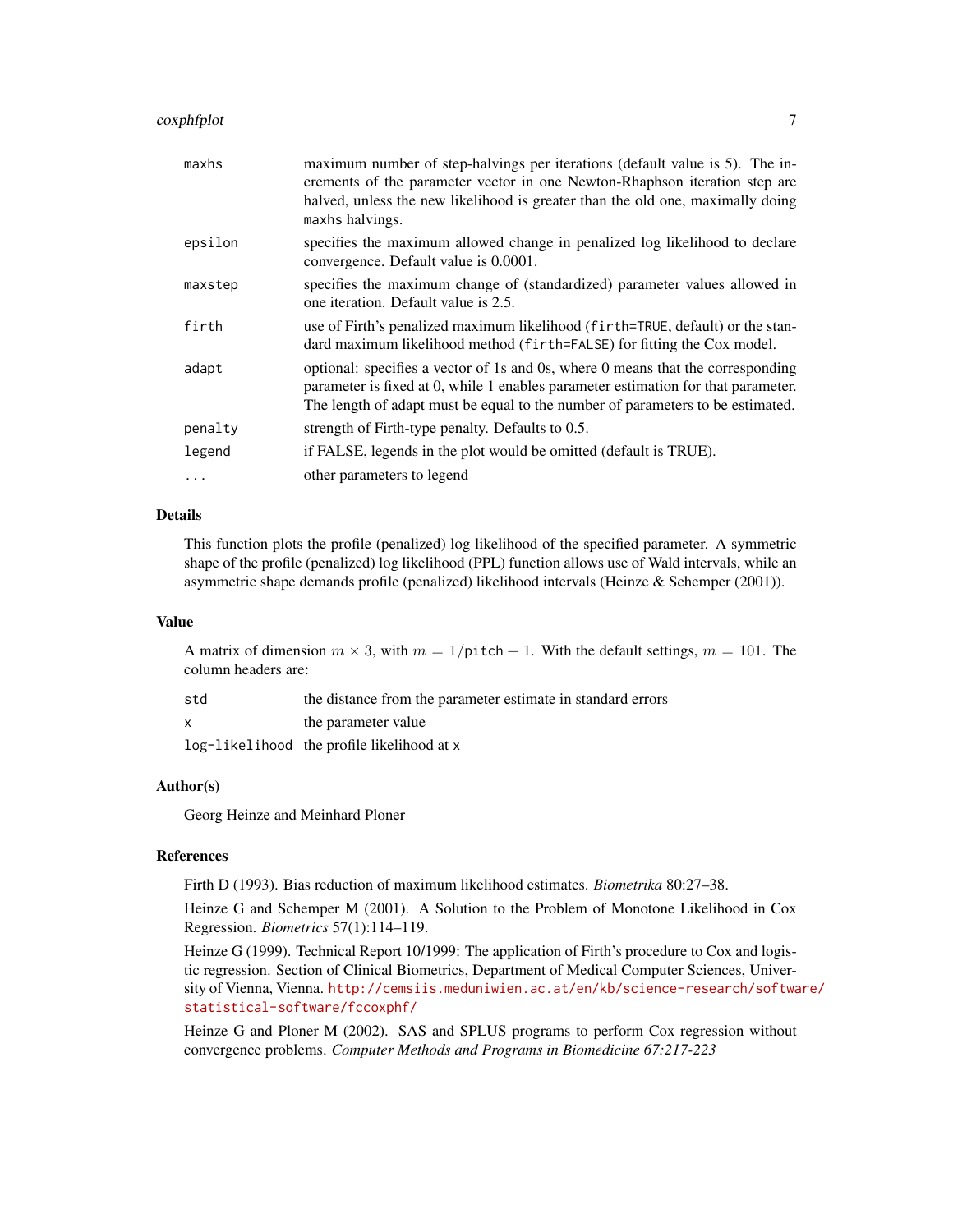#### See Also

coxphf

#### Examples

```
time < -c(1, 2, 3)cens<-c(1,1,1)
x < -c(1,1,0)sim<-cbind(time,cens,x)
sim<-data.frame(sim)
profplot<-coxphfplot(sim, formula=Surv(time,cens)~x, profile=~x)
```
coxphftest *Penalized Likelihood Ratio Test in Cox Regression*

#### Description

Performs a penalized likelihood ratio test for hypotheses within a Cox regression analysis using Firth's penalized likelihood.

#### Usage

```
coxphftest(formula = attr(data, "formula"),
           data = sys.parent(), test = \sim., values,
           maxit = 50, maxhs = 5, epsilon = 1e-06,
           maxstep = 2.5, firth = TRUE, adapt=NULL, penalty=0.5)
```
# Arguments

| formula | a formula object, with the response on the left of the operator, and the model<br>terms on the right. The response must be a survival object as returned by the<br>'Surv' function.                                                                             |
|---------|-----------------------------------------------------------------------------------------------------------------------------------------------------------------------------------------------------------------------------------------------------------------|
| data    | a data. frame in which to interpret the variables named in the 'formula' argument.                                                                                                                                                                              |
| test    | righthand formula of parameters to test (e.g. $\sim$ B +<br>D). As default the null<br>hypothesis that all parameters are 0 is tested.                                                                                                                          |
| values  | null hypothesis values, default values are 0. For testing the hypothesis H0:<br>$B1 + B4 + B5$ and<br>B1=1 and B4=2 and B5=0, specify test= $\sim$<br>$values=c(1, 2, 0).$                                                                                      |
| maxit   | maximum number of iterations (default value is 50)                                                                                                                                                                                                              |
| maxhs   | maximum number of step-halvings per iterations (default value is 5). The in-<br>crements of the parameter vector in one Newton-Rhaphson iteration step are<br>halved, unless the new likelihood is greater than the old one, maximally doing<br>maxhs halvings. |
| epsilon | specifies the maximum allowed change in penalized log likelihood to declare<br>convergence. Default value is 0.0001.                                                                                                                                            |

<span id="page-7-0"></span>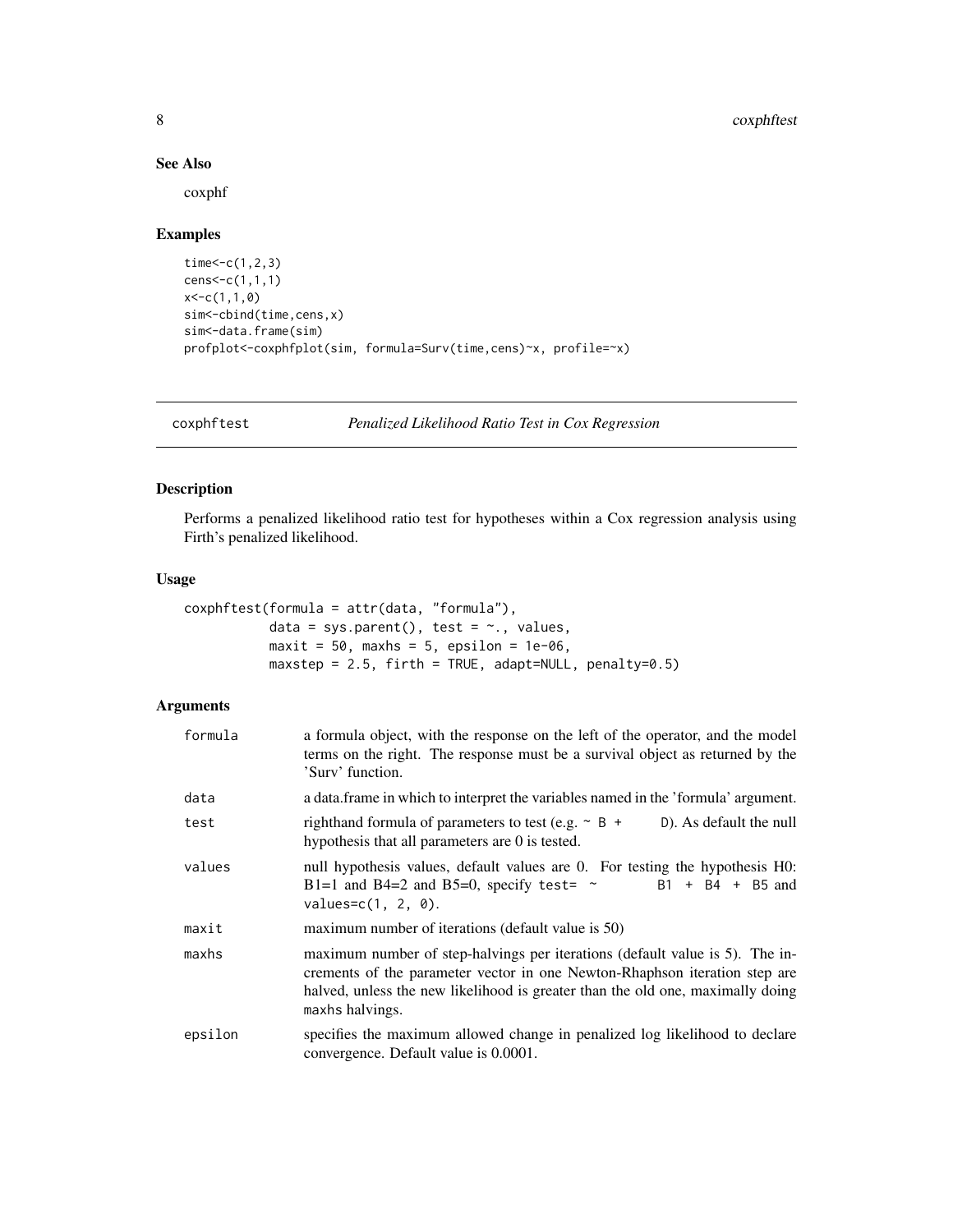#### coxphftest 9

| maxstep | specifies the maximum change of (standardized) parameter values allowed in<br>one iteration. Default value is 2.5.                                                                                                                                     |
|---------|--------------------------------------------------------------------------------------------------------------------------------------------------------------------------------------------------------------------------------------------------------|
| firth   | use of Firth's penalized maximum likelihood (firth=TRUE, default) or the stan-<br>dard maximum likelihood method (firth=FALSE) for fitting the Cox model.                                                                                              |
| adapt   | optional: specifies a vector of 1s and 0s, where 0 means that the corresponding<br>parameter is fixed at 0, while 1 enables parameter estimation for that parameter.<br>The length of adapt must be equal to the number of parameters to be estimated. |
| penalty | strength of Firth-type penalty. Defaults to 0.5.                                                                                                                                                                                                       |

#### Details

This function performs a penalized likelihood ratio test on some (or all) selected parameters. It can be used to test contrasts of parameters, or factors that are coded in dummy variables. The resulting object is of the class coxphftest and includes the information printed by the proper print method.

#### Value

| testcov | the names of the tested model terms                                  |
|---------|----------------------------------------------------------------------|
| loglik  | the restricted and unrestricted maximized (penalized) log likelihood |
| df      | the number of degrees of freedom related to the test                 |
| prob    | the p-value                                                          |
| call    | the function call                                                    |
| method  | the estimation method (penalized ML or ML)                           |

#### Author(s)

Georg Heinze and Meinhard Ploner

#### References

Firth D (1993). Bias reduction of maximum likelihood estimates. *Biometrika* 80:27–38.

Heinze G and Schemper M (2001). A Solution to the Problem of Monotone Likelihood in Cox Regression. *Biometrics* 57(1):114–119.

Heinze G (1999). Technical Report 10/1999: The application of Firth's procedure to Cox and logistic regression. Section of Clinical Biometrics, Department of Medical Computer Sciences, University of Vienna, Vienna. [http://cemsiis.meduniwien.ac.at/en/kb/science-research/softwa](http://cemsiis.meduniwien.ac.at/en/kb/science-research/software/statistical-software/fccoxphf/)re/ [statistical-software/fccoxphf/](http://cemsiis.meduniwien.ac.at/en/kb/science-research/software/statistical-software/fccoxphf/)

Heinze G and Ploner M (2002). SAS and SPLUS programs to perform Cox regression without convergence problems. *Computer Methods and Programs in Biomedicine 67:217-223*

#### See Also

coxphf, coxphfplot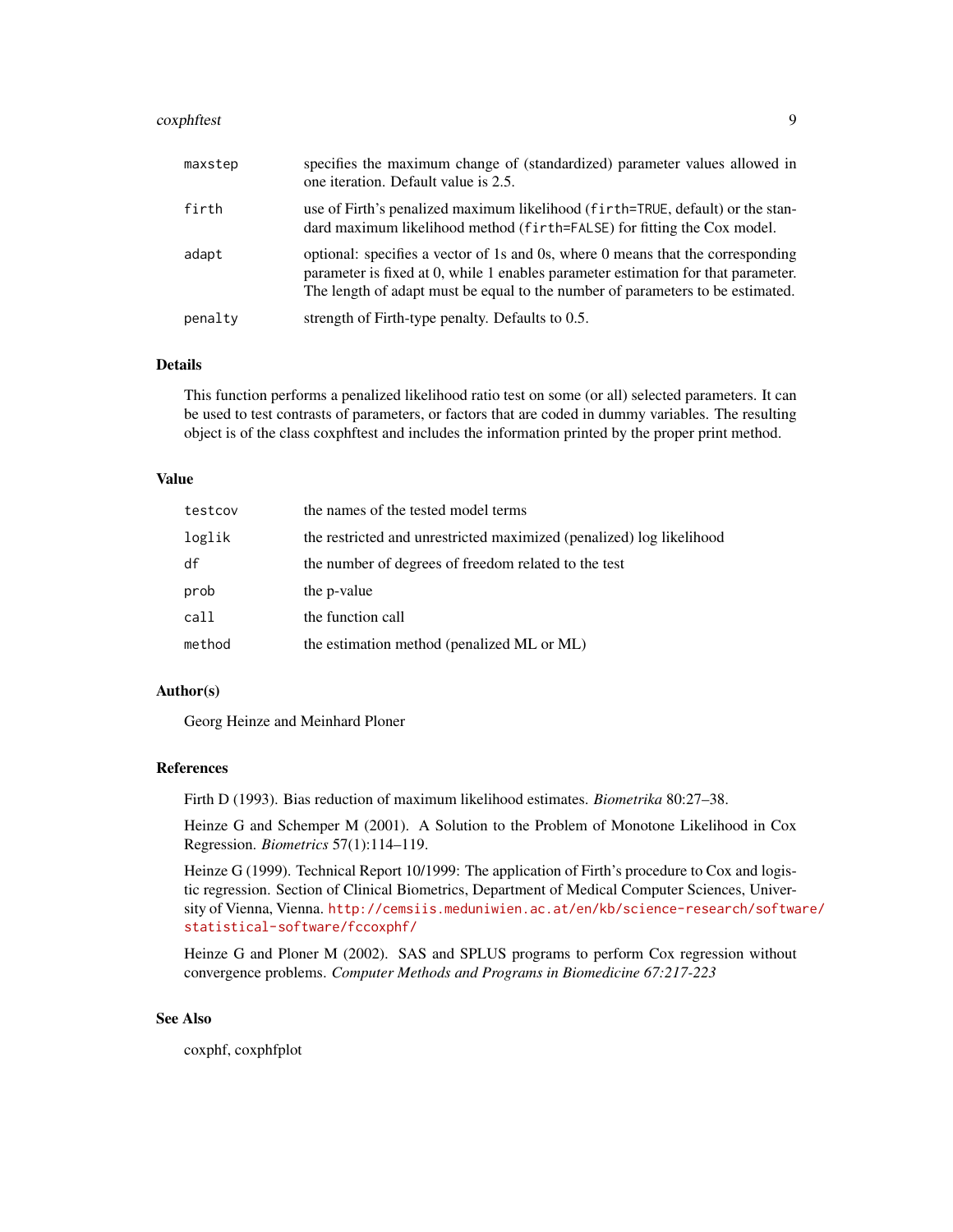# Examples

```
testdata <- data.frame(list(start=c(1, 2, 5, 2, 1, 7, 3, 4, 8, 8),
              stop =c(2, 3, 6, 7, 8, 9, 9, 9,14,17),
               event=c(1, 1, 1, 1, 1, 1, 1, 0, 0, 0),
               x1 =c(1, 0, 0, 1, 0, 1, 1, 1, 0, 0),
               x2 = c(0, 1, 1, 1, 0, 0, 1, 0, 1, 0),x3 =c(1, 0, 1, 0, 1, 0, 1, 0, 1, 0)))
```
summary( coxphf( formula=Surv(start, stop, event) ~ x1+x2+x3, data=testdata))

```
# testing H0: x1=0, x2=0
```
coxphftest( formula=Surv(start, stop, event) ~ x1+x2+x3, test=~x1+x2, data=testdata)